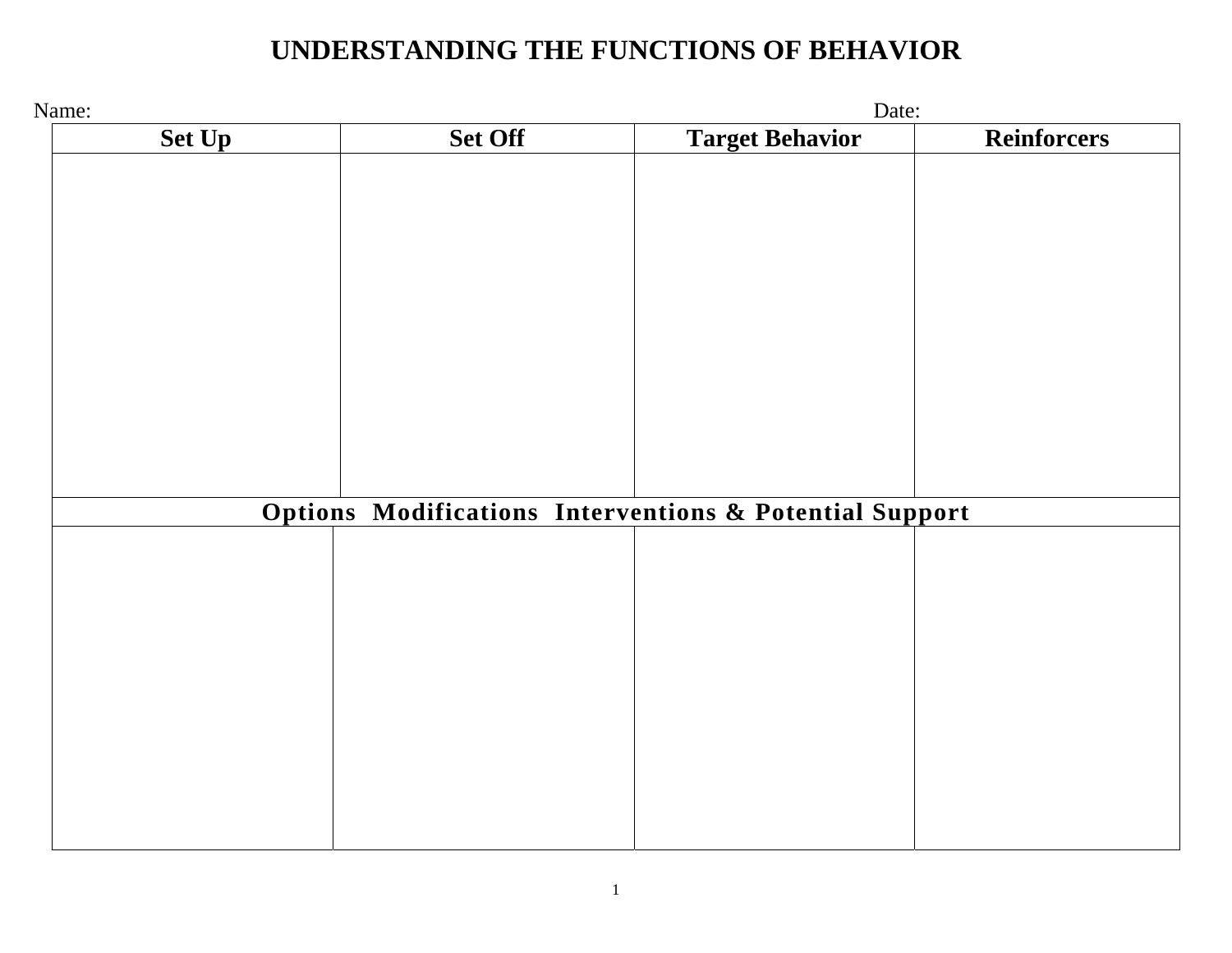## **FUNCTIONAL ASSESSMENT OPTIONS**

| (3) SETTING EVENTS                                                                                                                                                                                                                                                                                                           | (2) PREDICTORS, ANTECEDENTS                                                                                                                                                                                                                              | (1) PROBLEM BEHAVIORS                                                                                                                                                                                                                                                      | (4) APPARENT PURPOSE OR<br>NEED BEHAVIOR SERVES TO                                                                                                          |
|------------------------------------------------------------------------------------------------------------------------------------------------------------------------------------------------------------------------------------------------------------------------------------------------------------------------------|----------------------------------------------------------------------------------------------------------------------------------------------------------------------------------------------------------------------------------------------------------|----------------------------------------------------------------------------------------------------------------------------------------------------------------------------------------------------------------------------------------------------------------------------|-------------------------------------------------------------------------------------------------------------------------------------------------------------|
|                                                                                                                                                                                                                                                                                                                              |                                                                                                                                                                                                                                                          |                                                                                                                                                                                                                                                                            | <b>AVOID OR OBTAIN</b>                                                                                                                                      |
| <b>Physical health factors</b><br>Impulsive<br>Self-stimulation, i.e., rocking, tapping<br>Overly active<br>Gets angry easily<br>Highly distractible<br>Anxious or fearful<br>Lacks sleep frequently<br>Ill often<br>Complains of physical pains frequently                                                                  | <b>Academic</b><br>Whole class work<br>Receiving instruction<br>Preparing for task<br>Independent work<br>Small group work<br>Content too difficult<br>Length of assignment<br>New information<br>Instruction unclear for student                        | <b>Tunes Out Instruction</b><br>Doesn't take instruction<br>Doesn't start assignment<br>Doesn't work consistently<br>Doesn't turn work in<br>Doesn't ask for help<br>Distracts others by talking to peers<br>Talks out frequently<br><b>Non-Compliance</b>                 | $\Box$ Avoidance of task(s)<br>$\Box$ Avoidance of demands<br>$\Box$ Avoidance of correction<br>$\Box$ Avoidance of task(s)<br>$\Box$ Attention from adults |
| Often hungry                                                                                                                                                                                                                                                                                                                 | Finishes work quickly                                                                                                                                                                                                                                    | Simple refusal<br>Direct defiance                                                                                                                                                                                                                                          | $\Box$ Attention from peers                                                                                                                                 |
| <b>Emotional factors</b><br>Frequent conflicts with peers<br>Defiant to adults frequently<br>Lack of friendships<br>Gets angry easily<br>Loner<br>Frequently appears sad<br>Frequently victimized by peers<br>Lacks motivation for school or<br>friendships<br>Problems outside of school setting                            | <b>Authority</b><br>$\mathbf{\underline{u}}$ Males<br>Females<br>Regular teacher<br>Other staff (music, EAs)<br>Substitutes<br>Peer<br>Problems with most peers<br>Problems with specific peers<br>With increased numbers of peers<br>$\Box$<br>present  | Escalates into temper outbursts<br>Argues<br>Inappropriate language<br><b>Problems with Peers</b><br><b>Bully</b><br>Victim<br>Intrusive verbally<br>Intrusive physically<br>Peculiar behavior or communications<br><b>Escalating patterns</b><br>Takes other's belongings | $\Box$ Get an activity<br>Get an item<br>$\Box$<br>$\Box$ Avoidance of peer teasing                                                                         |
| <b>Family conflicts</b><br>Alcohol/Drug problems in self<br>Alcohol/Drug problems in family<br>Other: We are the contract of the contract of the contract of the contract of the contract of the contract of the contract of the contract of the contract of the contract of the contract of the contract of the contract of | During less supervision<br>Procedure<br>Transitions<br>Start-stop procedures<br>Less structured areas<br>Access to desirable objects, tasks or<br>people i.e., can't wait<br>Communication<br>Student lacks skills to indicate needs or<br>wants clearly | <b>Resists Changes</b><br>Agitation<br>Refusal, verbal/physical<br>Appears confused or overwhelmed<br>Withdraws<br>Destroys property<br><b>Inappropriate Behaviors</b><br>$\Box$ Other:                                                                                    |                                                                                                                                                             |
|                                                                                                                                                                                                                                                                                                                              | $\Box_{\text{Other}}$                                                                                                                                                                                                                                    |                                                                                                                                                                                                                                                                            |                                                                                                                                                             |